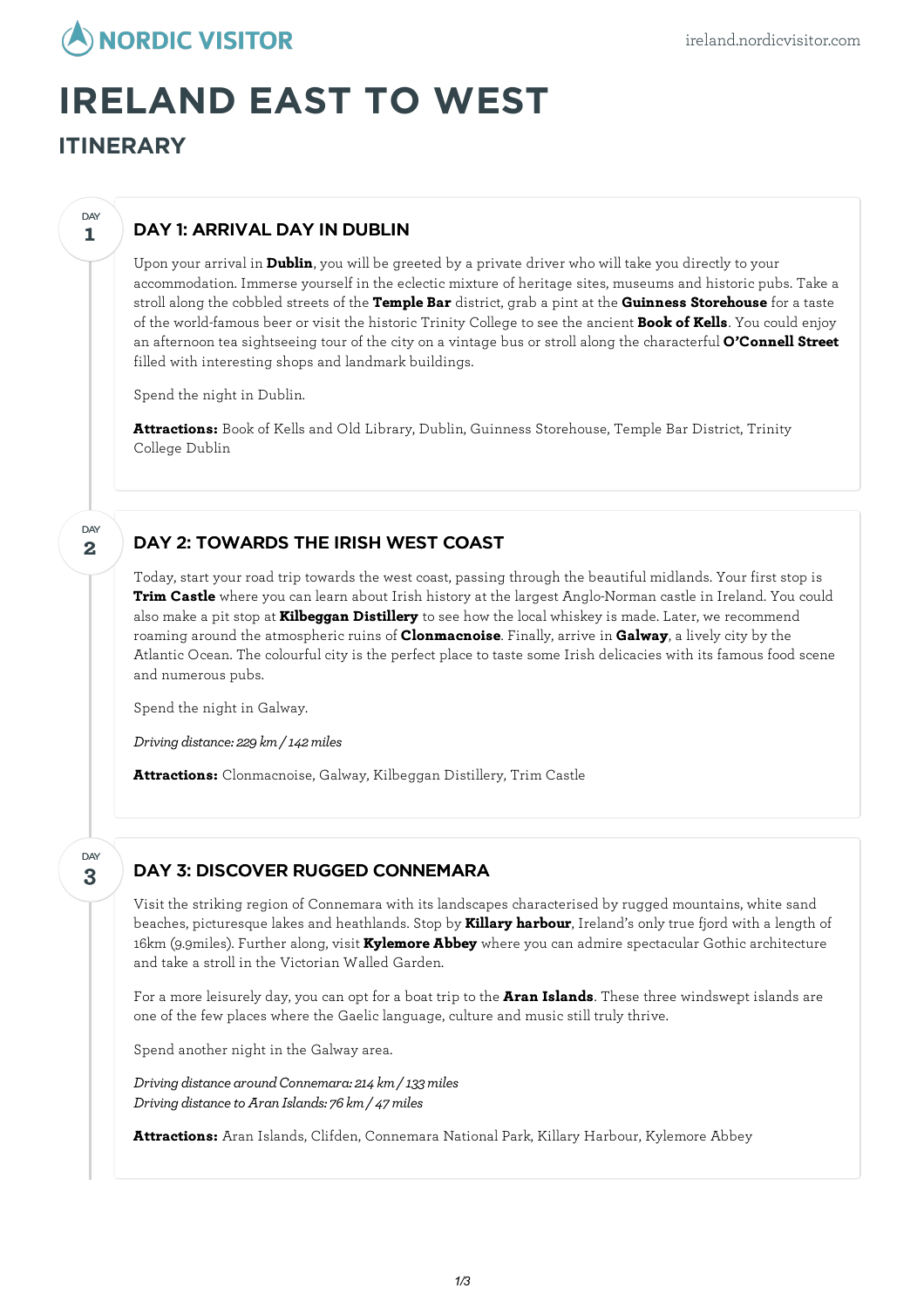## DAY 4: CLIFFS OF MOHER & LIMESTONE LANDSCAPES

Start the day by visiting **Dunguaire Castle**. Sitting on a rocky outcrop overlooking Galway Bay, it is one of the most photographed castles in Ireland. Further ahead, explore the unique, lunar-like landscape of **The Burren** before arriving at the breathtaking **Cliffs of Moher**, Ireland's top tourist attraction, showcasing some of the country's most iconic coastal scenery. If time allows, you can then visit the 15<sup>th</sup>-century **Bunratty Castle**. Here you'll also find the Bunratty Folk Park, where you can experience what Irish rural life used to be like a century ago.

Spend the night in the Killarney/Tralee area.

*Driving distance: 269 km/ 167miles*

**Attractions:** Bunratty Castle, Cliffs of Moher, Kinvara & Dunguaire Castle, The Burren

#### **5** DAY

**4**

**DAY** 

## DAY 5: RING OF KERRY

Take in the magic of the **Ring of Kerry**, a classic "must do" scenic drive of the Irish countryside. Stop at **Kells Bay House**, to see its primeval forest of planted giant ferns. Other highlights include the ancient stone forts of **Caherdaniel** and **Staigue**, and Derrynane Bay with its beautiful white sand. Complete the circle with a visit to the picturesque **Torc Waterfall**. Today, you could also take an optional boat tour from the coast to see the **Skellig Islands** from up close. These otherworldly islands were recently featured in the *Star Wars* movies.

Spend another night in the Killarney/Tralee area.

*Driving distance:198 km/ 123miles*

**Attractions:** Caherdaniel & Staigue Forts, Kells Bay House and Gardens, Ring of Kerry, Skellig islands, Torc Waterfall

#### **6** DAY

### DAY 6: STEP INTO IRELAND'S FAMOUS HISTORY

Today's journey will take you back to Dublin. We recommend stopping at a few worthwhile sights along the way. Don't miss **Blarney Castle**, a legendary medieval stronghold that houses the Blarney Stone, surrounded by many myths and tales. Later, explore the spectacular **Rock of Cashel**, a historic site containing a fantastic collection of medieval buildings that span over 1000 years of history. Back in Dublin, enjoy the rest of the evening at your leisure, perhaps with a fine Irish dinner to top off your amazing journey.

Spend the night in Dublin.

*Driving distance: 343 km/ 213miles*

**Attractions:** Blarney Castle, Dublin, Rock of Cashel